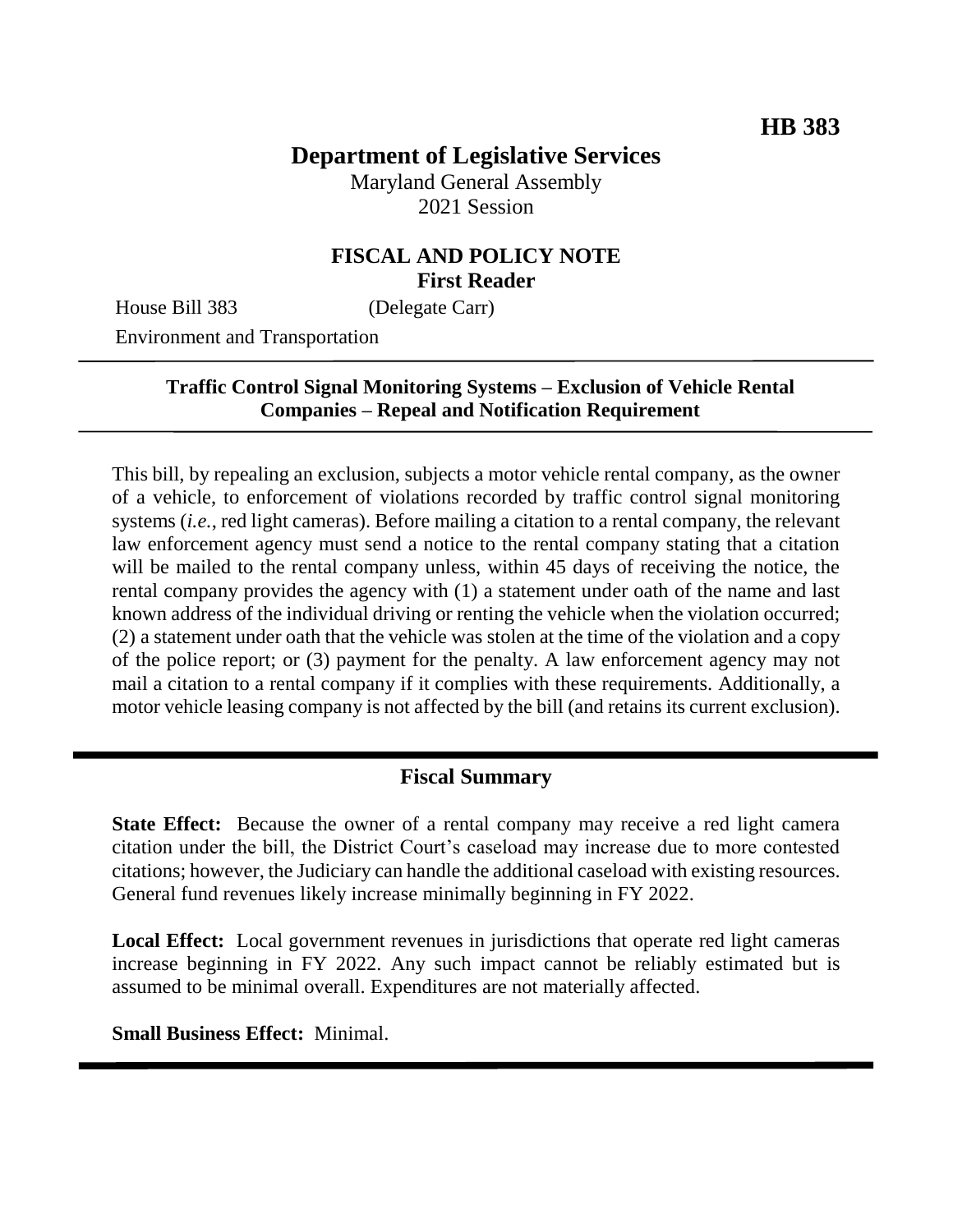## **Analysis**

**Current Law:** Unless the driver of a motor vehicle receives a citation from a police officer at the time of the violation, the *owner* or driver of a vehicle recorded by a red light monitoring system entering an intersection against a red signal in violation of the Maryland Vehicle Law is subject to a civil penalty of up to \$100. "Owner" means the registered owner of a motor vehicle or a lessee of a motor vehicle under a lease of six months or more; it specifically does not include a motor vehicle rental or leasing company or the holder of a specified special registration plate. Red light camera enforcement applies to a violation of specified Maryland Vehicle Law requirements applicable to a vehicle approaching a steady circular red signal or arrow, including (1) stopping at a clearly marked stop line, or crosswalk if there is no stop line, or intersection if there is no crosswalk and (2) remaining stopped until a signal allows the vehicle to proceed.

A driver is specifically authorized under the Maryland Vehicle Law to cautiously enter an intersection to make a right turn (or left turn from a one-way street to another one-way street) after stopping at a steady red light, unless a sign otherwise prohibits the turn.

**State Revenues:** Under the bill, the number of citations issued in several jurisdictions across the State is expected to increase, as some violations become enforceable due to the bill's repeal of the existing rental-company exclusion. As a result, the number of individuals opting for a trial in District Court is also likely to increase. Accordingly, general fund revenues also likely increase, as fine revenues paid by individuals convicted in District Court are paid into the general fund.

**Local Revenues:** Local government revenues increase beginning in fiscal 2022 for any local government that operates a red light camera program. This analysis assumes the owner of a rental company either prepays the citation (or provides sufficient identifying information so that the driver may be cited instead).

Repealing the current exclusion may also result in additional contested cases when newly liable owners receive citations. As noted above, revenues from contested cases are deposited into the State general fund. Therefore, any increase in local government revenues may be mitigated by this phenomenon. A more precise estimate of the bill's effect on local government revenues cannot be made without additional data, such as the number of citations in various jurisdictions across the State that are uncollectable annually as a result of the existing rental company exclusion.

**Additional Comments:** According to the Insurance Institute for Highway Safety, approximately 340 jurisdictions across the nation have red light camera programs (as of January 2020). In Maryland, six counties, Baltimore City, and 22 other jurisdictions use red light cameras.